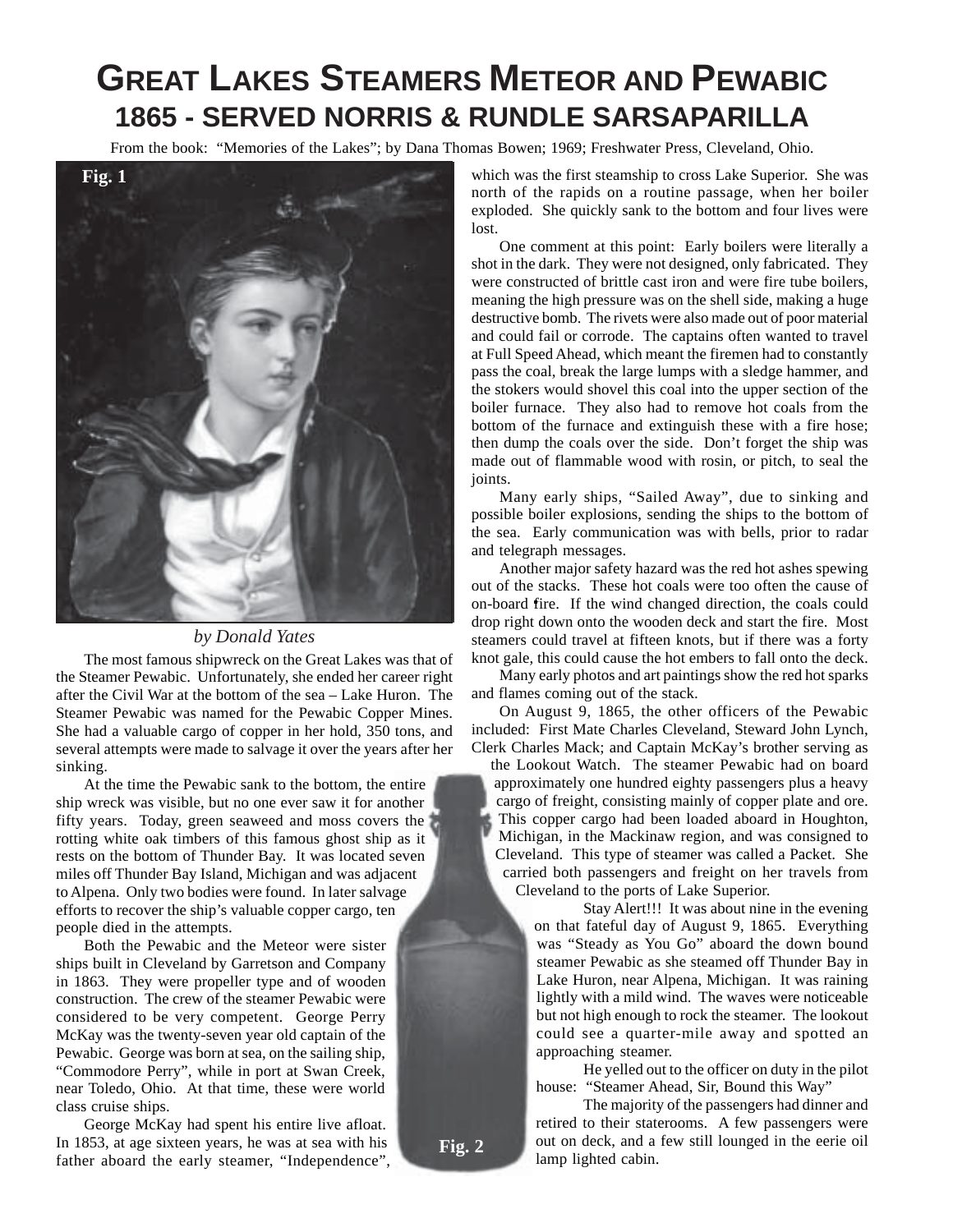The up-bound ship was identified to be the steamer, Meteor, the sister ship of the Pewabic. It was standard protocol to stop both ships and bring them together and exchange such items as mail, messages, telegrams, and newspapers.

The Captain of the Meteor was Thomas Wilson, who was born in Scotland, and had taken up sailing with his father. He was also twenty-seven years old and was highly capable and respected.

The two ships were owned by Pioneer Lake Superior Line and were two of the finest and newest on the Great Lakes. The young captains were eager to outdo each other and exchange packages and messages from one ship to the other, as passengers and crew members gathered along the rails.

The Pewabic had recently cleared the Soo Locks, Sauté Saint Marie and headed down Lake Huron. Aboard were soldiers from the Mackinac Garrison, having been discharged of duty, as the Civil War had just ended a few months earlier.

These two steamers recognized each other while still a safe distance apart, and then slowly maneuvered to stop together, broadside. Passengers on the deck of the Pewabic could hear music and watch the dancing aboard the Meteor.

When the two ships were only twenty feet apart, an officer on the Pewabic became confused and gave the wrong order to the wheelsman who swung the ship directly into the path of the Meteor.

Alert! The following events will never be precisely known, but the bow of the Meteor crashed into the side of the Pewabic, cutting a huge hole both above and below the water line. Immediately the Pewabic started to list as water rushed into the opening. Terror prevailed aboard the sinking ship. Passengers that were still dressed donned life jackets and tended for themselves. Those in their staterooms never had a chance, and went to the bottom with the Pewabic. Many of the passengers on deck were able to jump over to the Meteor and were saved. The Meteor was damaged, but remained on the surface.

There were many acts of heroism. One passenger onboard the Pewabic picked up his child and handed her over the rail to the folks on the Meteor and she lived. He went back to save his wife in the same manner, but they both died. Captain Thomas Wilson of the Meteor later adopted the little girl, even though he never knew her name.

The two ships swung close together

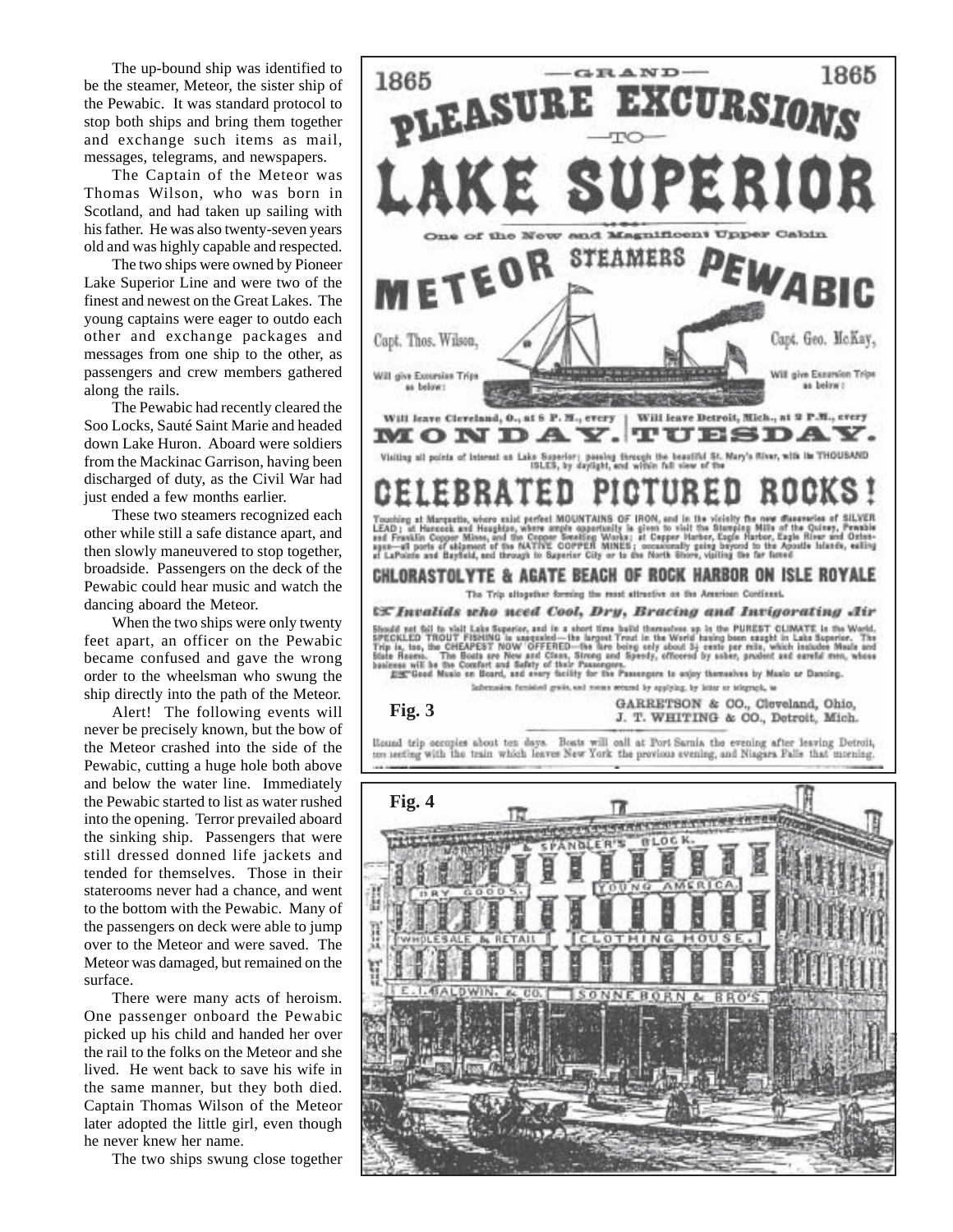for a moment, then they separated as the Pewabic settled.

The Pewabic sank in one hundred eighty feet of water, in only ten minutes time. Her hurricane deck ripped free from the rest of the ship and floated to the surface. Some more passengers were saved in this situation and were taken aboard the Meteor. Approximately 125 people lost their lives in this disaster.

Captain George McKay of the Pewabic was one of the last ones to escape the sinking ship and was still tying to help passengers to safety with the help of a rope. As the Pewabic sank beneath him, Captain McKay had to be rescued himself by his crew. Passengers picked up by the Meteor were still not safe. A fire broke out in her cargo, due to the collision and she was severely damaged.

The following morning, the Steamer Mohawk came by and the survivors were transferred to that ship and taken to Detroit. Both steamers were only two years old and the owners were shocked by the tragedy. The company was destroyed financially because they had no insurance.

Fifty two years later the cold clear waters of Lake Huron washed over the steamer Pewabic. Then World War One broke out in Europe in 1914, and eventually involved the United States. Copper was one of the materials in short supply due to the manufacture of shell casings for artillery. Someone remembered the 350 tons of copper aboard the Pewabic wreck. The price of copper jumped higher until it seemed profitable to salvage the cargo of the old sunken steamer.

A salvage attempt was made under the direction of Captain Fred Ermish of Sandusky, who was a professional diver and a salvage expert.

A Toledo company in 1916 was developing a new type of diving suit designed for deeper water. Captain Ermish was employed to supervise the company's diving endeavors, and in 1917, his diving suit was used on the Pewabic wreck and performed quite well.

Captain Ermish first had to locate the wreck by dragging the bottom. This was successful. Their salvage ship was 130 feet long and had a 40-foot beam. Salvage headquarters were established in Alpena, Michigan. Two divers had lost their lives in a diving bell on a previous attempt.

After a few dives, they brought up the strong box, which contained \$50,000. Unfortunately this was paper money and



had totally disintegrated into a soggy mess.

When the salvage operations finally ended, only fifty-five of the reported 350 tons of copper had been retrieved. Fortunately this was sufficient to pay for all expenses and retain a small profit. The salvage value of the copper was fivehundred dollars per ton.

The salvaged items were put on public display in a vacant store in Alpena. The first person to visit the display was an eighty-two year old woman. She signed her name on the register with a pencil salvaged from the lost steamer, Pewabic. She had lost several relatives in the accident and walked two miles to see the display. The Detroit and Cleveland Transit Company, D & C Line, allowed passengers to view the display in Alpena.

### **Norris & Rundle Sarsaparilla**

Captain Ermish stated that it was a great display. There were copper plates,

copper ingots, lead pencils, musical instruments, the captain's binoculars, all types of clothing, shoes, books, dishes, knives and forks bearing the inscription: "Pewabic." In the food category there were canned sardines, salted fish in sealed wooden barrels, and mixed pickles.

There were also many cases of 1865 – NORRIS & RUNDLE Sarsaparilla – bottled at the City Bottling Works in Downtown Cleveland. The City Bottling Works was located at 17 Champlain Avenue right at the location of the Union Terminal Railroad Terminal.

You have to look at a Civil War Map of Cleveland to find Champlain Avenue. It no longer exists and was displaced by the Terminal Tower Building in downtown Cleveland. This was also used as the main railroad station for many years, through 1960.

Some members of the salvage team opened the ancient bottles and drank the Sarsaparilla. It still had a pleasant taste

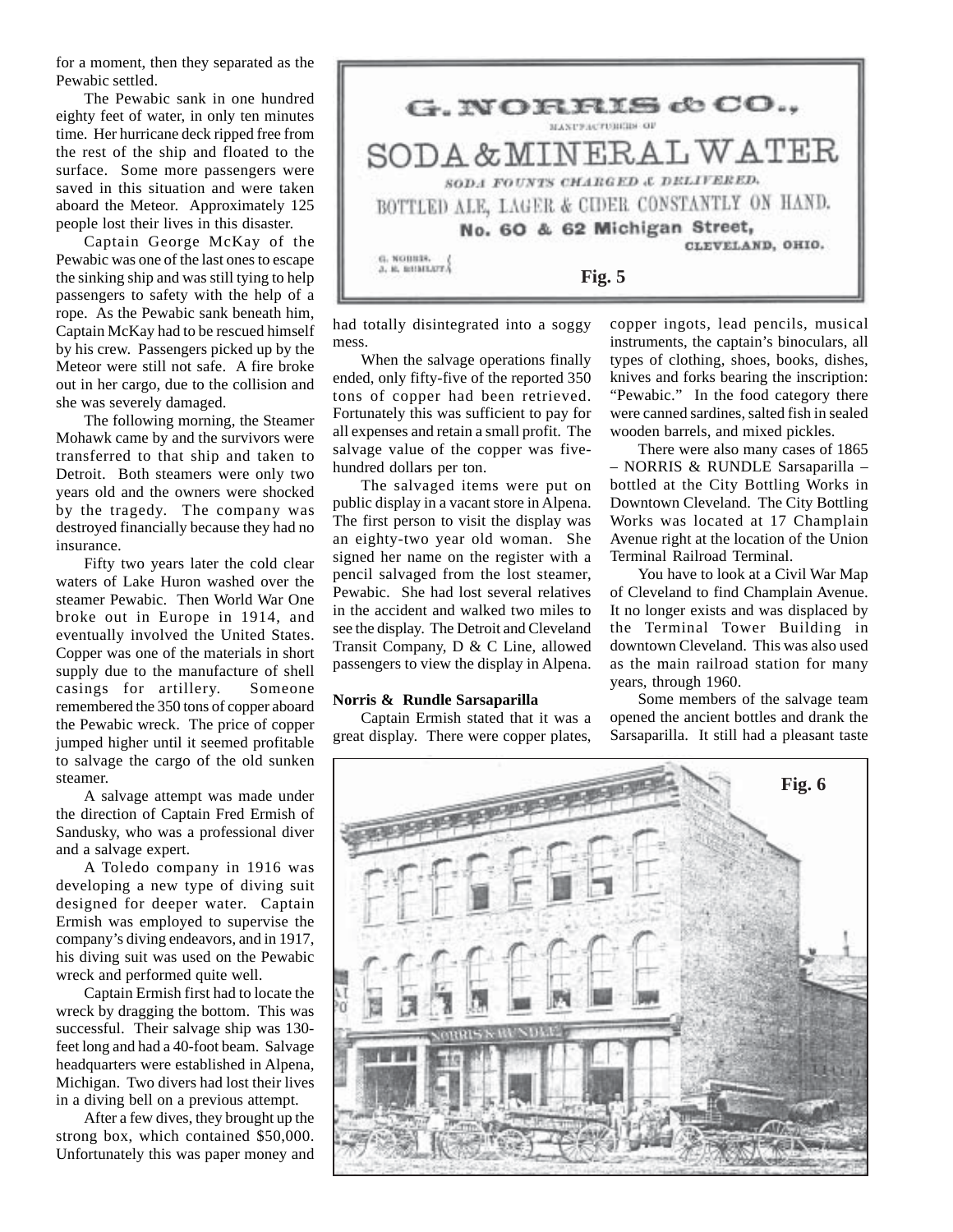fifty years later. They also opened some of the sardine cans and tried them, finding them still edible. And no one got sick!

The display included money in different denominations, both silver and gold coins; purses with men's names on them. Horses were part of the ships cargo and their remains were found and displayed with hoofs and halters. There were also human bones, watches, jade jewelry, hairnets, ship's knees, and of course the strong box which had contained the destroyed paper money.

The Pewabic display also included starboard side timbers which had been crushed in the collision; parts of the ship's engine and her wooden bilge pump. They also found some of her fenders; and a large English razor. They also brought up the huge anchor. This was later accidentally released and went rapidly back to the bottom.

This is where our sad story ends with the wreckage of the Pewabic resting on the bottom of Lake Huron – the old steamer of Civil War days.

But what became of the steamer Meteor, her sister ship? The other ship in that terrible collision. She had a good life after she crashed into the Pewabic, was repaired and found a profitable business in Great Lakes commerce. She was purchased by the Hanna Shipbuilding Company of Cleveland in 1867 and was put in the Detroit to Cleveland night time service. The Meteor's captain was still Captain Thomas Wilson.

Strangely, both of these same young captains, who survived this shipwreck, became important men in the latter history of the Great Lakes. Their careers continued to follow the lake shipping business for the remainder of their long and exciting lives. Captain George McKay of the Pewabic, became the first treasurer of the Lake Carrier's Association. He became superintendent of one of the largest fleets of steamships of the time and was also an outstanding leader in civic and Marine affairs in his home town of Cleveland.

Captain George McKay died in Cleveland while in his eighties.

Captain Thomas Wilson, of the Meteor, founded the Wilson Fleet of Great Lakes Freight Ships in 1873. This was a very successful enterprise. Captain Wilson died at age sixty-two, in 1900, while in Jerusalem. Possibly from eating stale sardines??

Review of the 1865 poster advertising the ten day cruises of the steamers Meteor & Pewabic:

1865 - GRAND PLEASURE EXCURSIONS TO LAKE SUPERIOR - One of the new and magnificent upper cabin Steamers:

METEOR Under Captain Wilson – Will give excursion trips as below: Will leave Cleveland at 8 p.m. every Monday.

PEWABIC Under Captain George McKay – Will give excursion trips as below: Will leave Detroit at 2 p.m. every Tuesday.

Visiting all points of interest on Lake Superior, passing through the beautiful St. Mary's River, with its Thousand Isles, by daylight and within full view of the CELEBRATED PICTURED ROCKS!

Touching at Marquette, where there exist perfect mountains of iron, and in the vicinity the new discoveries of silver and lead; At Hancock & Houghton where ample opportunity is given to visit the stamping mills of the Quincy, Pewabic, and Franklin Copper Mines, and the copper smelting works, at Copper Harbor, Eagle Harbor, and Eagle Run.

## **Newspaper Article:**

*Daily News***, Kingston, Ontario August 7, 1865** FEARFUL COLLISION AND LOSS OF LIFE ON LAKE MICHIGAN: Detroit, August  $11<sup>th</sup> - A$  collision between **Continued on page 10**